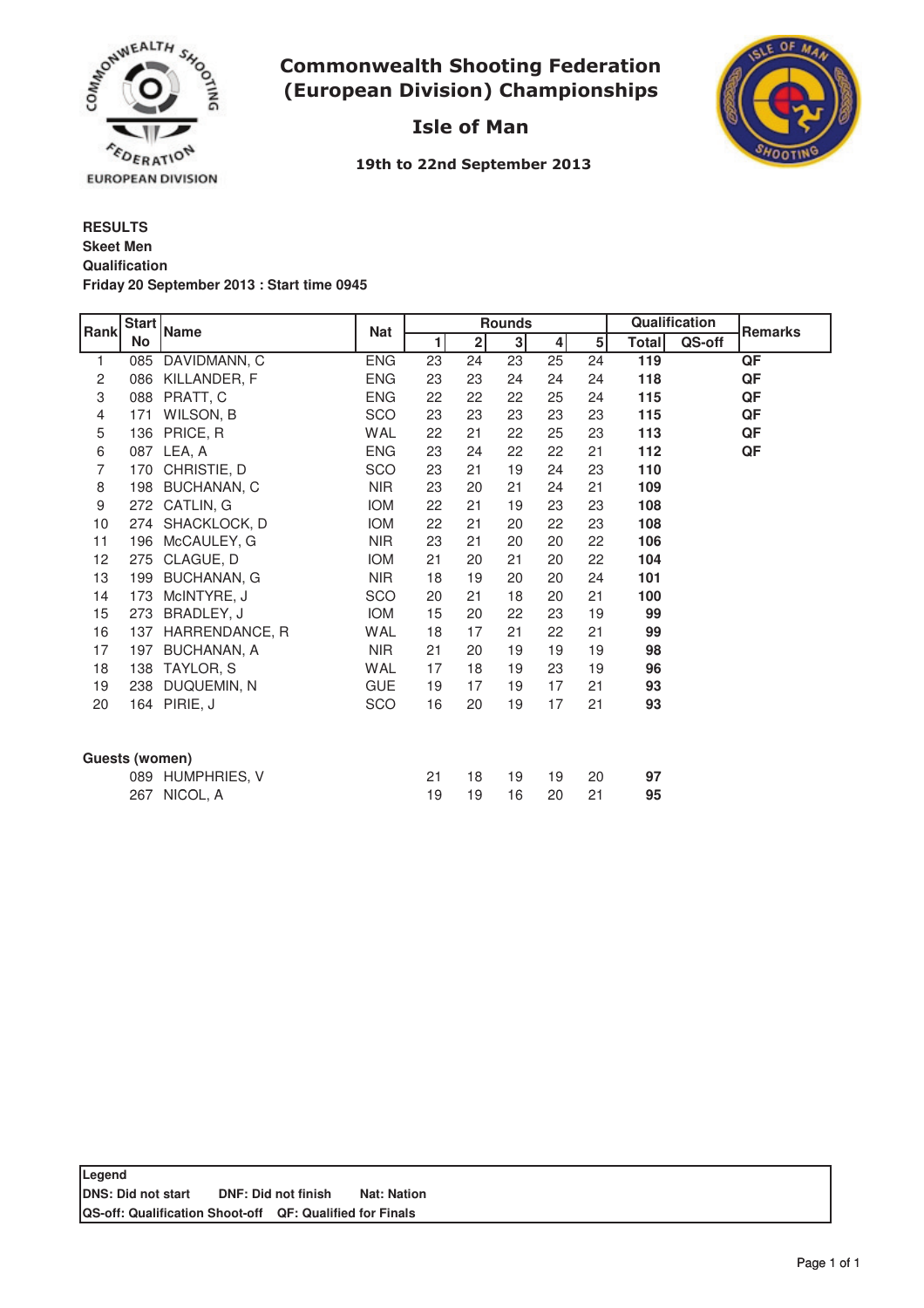

**Commonwealth Shooting Federation** (European Division) Championships

Isle of Man



19th to 22nd September 2013

## **FINAL RESULTS Medal Matches Saturday 21 September 2013 Skeet Men**

#### **2nd Competition Stage - Medal Matches**

| Rank           | Start<br><b>No</b> | <b>Name</b>      | <b>Nat</b> | <b>Total</b> | Remarks |
|----------------|--------------------|------------------|------------|--------------|---------|
|                |                    | 086 KILLANDER, F | <b>ENG</b> | 13           |         |
| $\overline{2}$ |                    | 136 PRICE, R     | WAL        | 11           |         |
| 3              |                    | 085 DAVIDMANN, C | <b>ENG</b> | 10           |         |
| 4              |                    | 088 PRATT, C     | <b>ENG</b> |              |         |

#### **1st Competition Stage - Semi-Final**

| Rank | <b>Start</b><br>No | Name             | <b>Nat</b> | <b>Total</b> | Remarks       |
|------|--------------------|------------------|------------|--------------|---------------|
|      |                    | 086 KILLANDER, F | <b>ENG</b> | 16           | QG            |
|      |                    | 136 PRICE, R     | <b>WAL</b> | 14           | QG            |
|      |                    | 085 DAVIDMANN, C | <b>ENG</b> | 11           | QB            |
|      |                    | 088 PRATT, C     | <b>ENG</b> | 10           | S-off: 5, QB  |
| 5    |                    | 171 WILSON, B    | SCO        | 10           | $S$ -off: $4$ |
| 6    |                    | 087 LEA, A       | <b>ENG</b> | 8            |               |